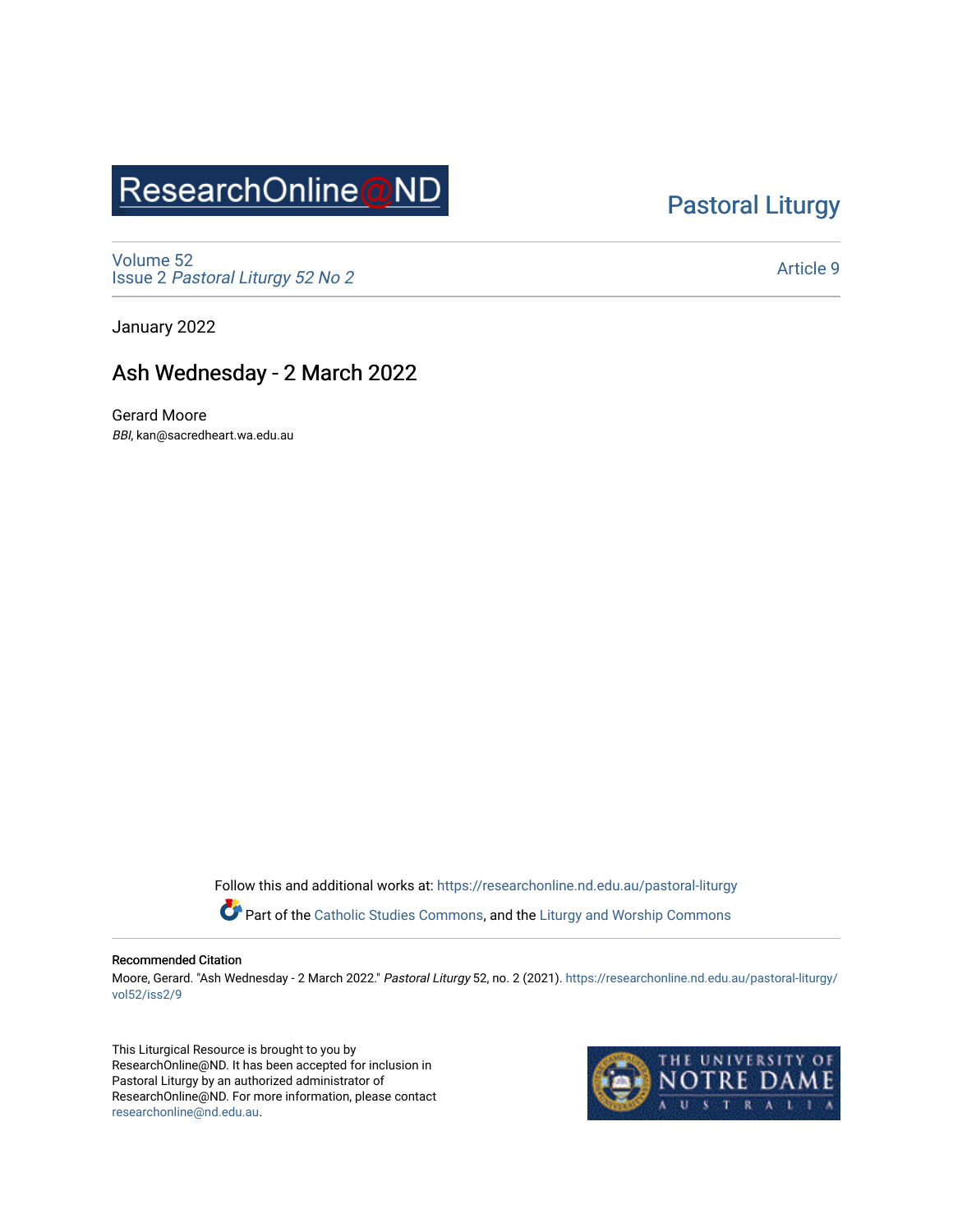

# **2 March 2022**

Ash Wednesday

Reflection by Gerard Moore

### **Introduction**

In more usual times Australian Catholics have had a melange of 'ashen' customs and have even discovered some in indigenous life. There are *mardi gras* traditions, Shrove Tuesday practices, ashes from the family hearth, ashes in the old backyard incinerator, ashes from the passing bushfires that regenerated the flora. As second peoples we have built a greater appreciation for the smoking ceremonies of indigenous Australians, with their theology of purification, clothing in smoke, and a hint of healing eucalyptus.

But these are not usual times. Our bushfires no longer burn and pass through. They incinerate and leave destruction. The ash that remains has little of regeneration, rather is the final resting of plants, trees, insects and wildlife. It is the detritus of homes and farms and lives destroyed in a way we have never witnessed previously, and which we will continue to experience in the future.

With the giving of the ashes there is also the reminder that we are dust. So much dust blows across our continent due to poor practice exacerbated by changing climate. The more the topsoil is scattered and blown the closer we are to starvation. There is a chilling sense that the dust that fills our skies presages that we too are in danger of being turned to dust because we are unable to produce food.

There must be, and indeed there is, a catholic response, a Christian rejoinder. Pope Francis offers a fresh Lenten discipline in *Laudato Si*. He is insistent that we take notice that graced creation is endangered by human action, by our actions and our decisions collectively and individually. He is fully conscious that the regeneration of our planet entails a new discipline, a reckoning with how we treat creation, and a faith fuelled imagination that brings grace and life to the fore. This is a Lent prayed with fires, floods, unimagined temperatures, and a pandemic in mind.

There are some factors which bring comfort in this. The origins of the word 'lent' are in the old English and old German languages where the word signifies the 'lengthening' of the days. The word lent signifies hope in the end of winter, the coming of spring, the growth of crops, the arrival of the new-born animals. Lent heralds hope. As well, it is a time of 'penance', however we have been led to mistake penance for pain. There is a real element of truth in this, but the Latin roots of the word penance do not speak of endurance but of conversion of heart. A penitential period is a time of conversion. The dust itself can be a sign of our interconnection with all things. Australian theologian Denis Edwards reminds us that we are made from stardust! And finally, the prayers of the Roman tradition speak of the joy of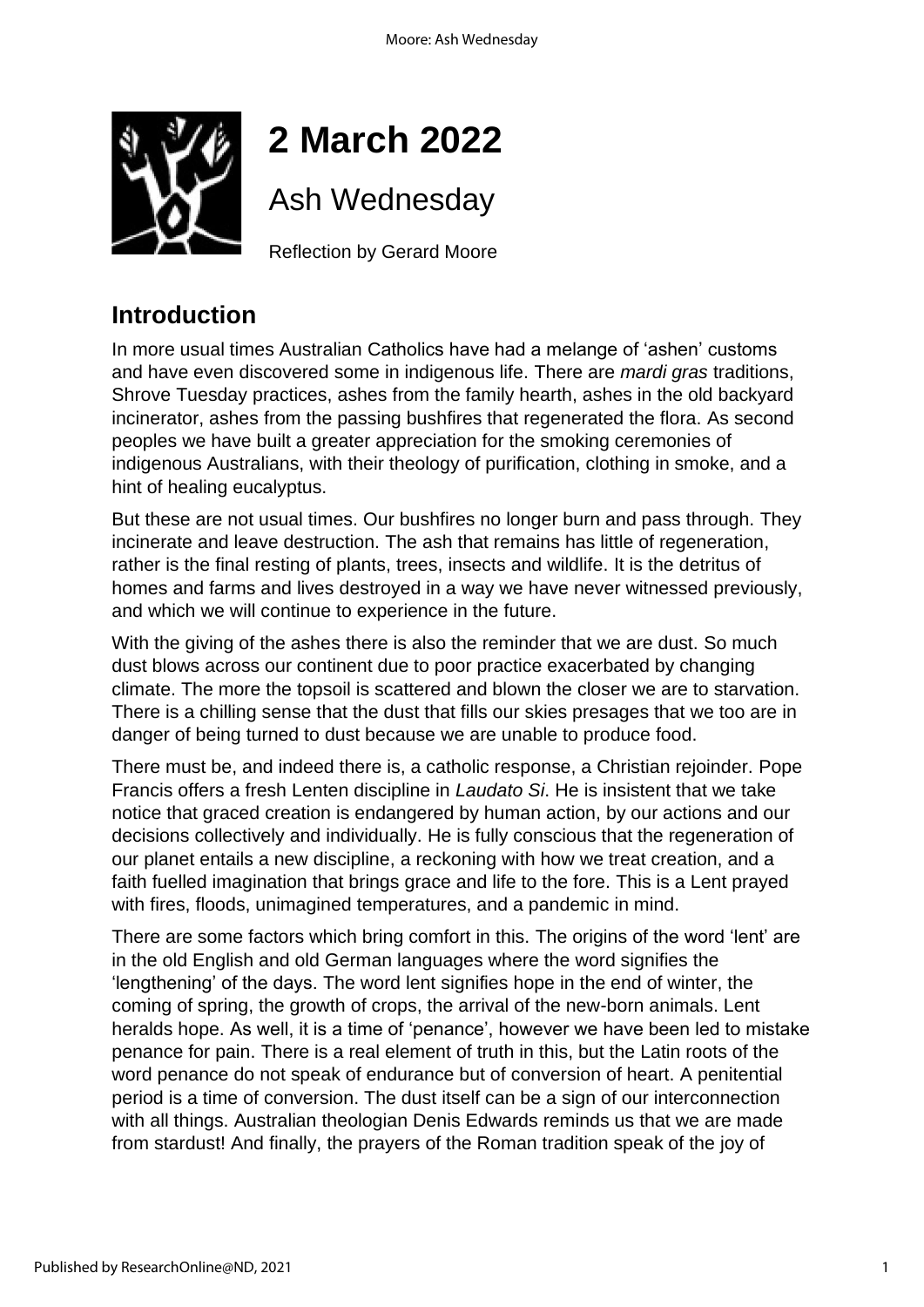fasting! As unusual as this sounds to us, this refresh, this reset, speaks hope and renewal.

This year we are not just entering a post-COVID Lent but a time to take up a new conversion and a deeper appreciation of the grace of creation and our creaturely role in this grace.

### **Penitential Act**

Use one of the *Roman Missal* texts or this optional litany form:

Lord Jesus, you came so that we could repent deeply from our heart. Lord, have mercy.

You teach us to pray without hypocrisy. Christ, have mercy.

You teach us to fast with joy. Lord, have mercy.

### **First Reading**

#### **Joel 2:12-18**

The prophet reminds the people of the fidelity of God, who in mercy abandons neither the land nor the people.

### **Responsorial Psalm**

#### **Psalm 51: 3-4, 5-6ab, 12-13, 14,14**

#### *Be merciful, O Lord, for we have sinned.*

This psalm is used many times throughout the year in the Liturgy of the Hours as well as the readings for Mass. It speaks very poignantly of our need for mercy but does not speak from an introspective point of view but rather of the amazing power of God's forgiveness. God will create a pure heart in us and give us the joy of God's help.

### **Second Reading**

#### **2 Corinthians 5:20-6:2**

In Christ all things are reconciled to God, and we are transformed into the divine life.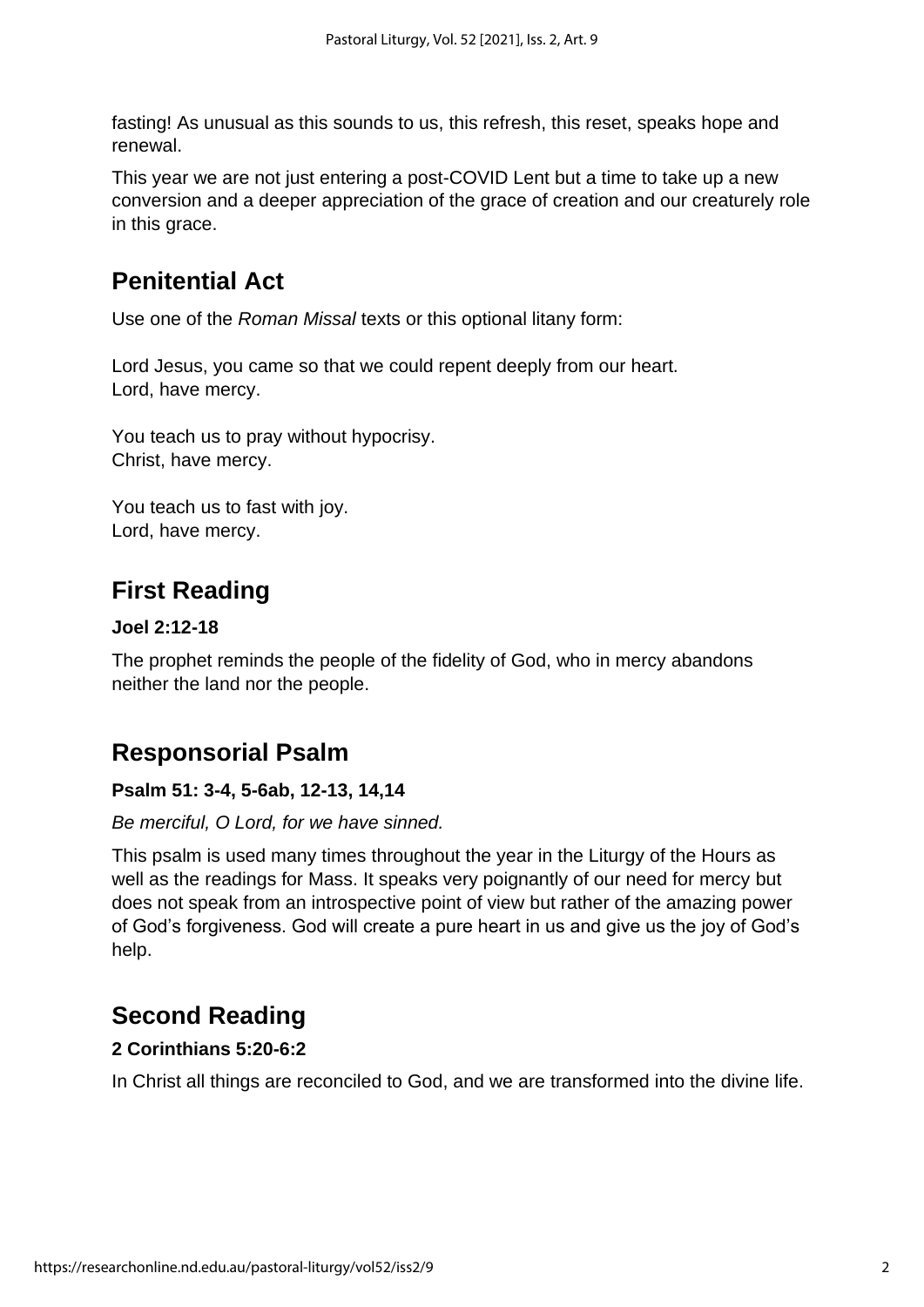### **Gospel Reading**

### **Matthew 6:1-6; 16-18**

Our good deeds, our fasting and our discipline are richest when done in God's sight rather than paraded in the sight of all.

### **Reflection**

Our reading from Joel has an interesting set of dynamics. It begins with the prophet speaking on behalf of the Lord, who invites the people to repent. The initiative is God's: it is the Lord who wishes for the people to move from their current state and return.

Yet the 'voice' then changes to that of the prophet and his urging the people. As a prophet he holds out that God is merciful and may offer forgiveness. There is a tension between how God is inviting the people, and an anxiety amongst the people that this means punishment. The prophet reminds of the mercy of God.

But the return must be marked by action: prayer, fasting, a single will amongst the whole community, offerings and priestly prayers. To return to the Lord is a visible and tangible set of actions.

With these actions is a particular theology, one easily overlooked. The petition of the priests is that God be glorified, and in particular be glorified in faithfully restoring the people. How would God be seen by other nations if the divinity abandoned the chosen people? It is an interesting argument, but seemingly persuasive. Our passage closes with God stirred to concern for this special land and to pity for the people.

We have with Joel a lively passage and a call to action. Perhaps it is time, with this Lent, to call the assembly and be actively mindful of God's concern for the land. How are we to respond to this concern?

Paul calls for reconciliation with God, and brings to centre stage his theology of sin overcome in Christ. He speaks of our sins as individuals, and in various passages sets this within the sinfulness of humanity and its effects on creation. With this comes an urgency: 'now' is the time. There is an apocalyptic streak in Paul, and in the early Christian communities, that Christ's return was imminent. The cry to be 'ready' is a reminder that each day could be the day of salvation so we should live accordingly.

There is certainly a sense in *Laudato Si!* that now is the day, and that there is an urgency in our response to the effects of sin around us. With Paul there is a larger sense of reconciliation at play: reconciliation with all creation, and in that reconciliation with God.

We cannot let Lent be a time for considering our personal sins only, but place ourselves within the necessary reconciliation of all things.

From Matthew's Gospel we have an inspiring admonition to keep our efforts hidden so that we are more sure that our purification and penance are for the right motives –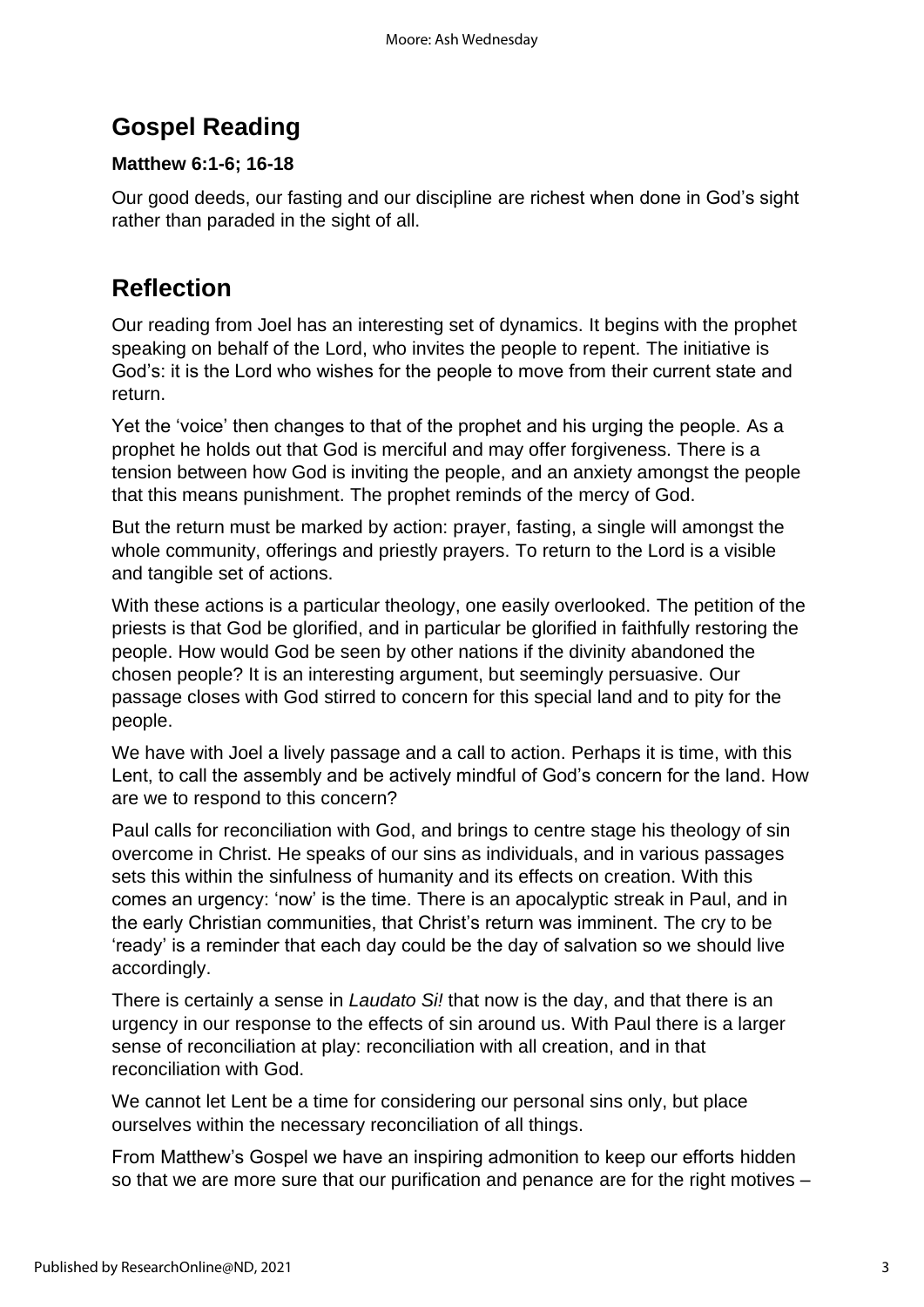to be seen by God rather than to be seen by others. There is a wonderful selfeffacement in this, which itself is an act of inner conversion. The point that Matthew is making does not need a lot of clarification!

So then, how do we enter Lent? Our readings offer some direction if we are to take seriously the ecological conversion to which Pope Francis is calling us. The prophet Joel offers action, and behind this is the unwavering commitment of God to the 'land', to creation itself. Paul speaks of sin, but his context is the reconciliation of all things in Christ, and the immediacy of living a reconciled life. We are challenged here to live as creatures amongst creation within the sacramentality of Christ's creation and his taking flesh. The Gospel calls for ongoing inner conversion of heart, for taking up the practices of penitential discipline and the invitation they offer to our ongoing interior purification.

Perhaps we should close with the words of Pope Francis:

This sister now cries out to us because of the harm we have inflicted on her by our irresponsible use and abuse of the goods with which God has endowed her. We have come to see ourselves as her lords and masters, entitled to plunder her at will. The violence present in our hearts, wounded by sin, is also reflected in the symptoms of sickness evident in the soil, in the water, in the air and in all forms of life. This is why the earth herself, burdened and laid waste, is among the most abandoned and maltreated of our poor; she 'groans in travail' (*Rom* 8:22). We have forgotten that we ourselves are dust of the earth (cf. *Gen* 2:7); our very bodies are made up of her elements, we breathe her air and we receive life and refreshment from her waters. (*Laudato Si* 2)



Be merciful, O God, for we have sinned.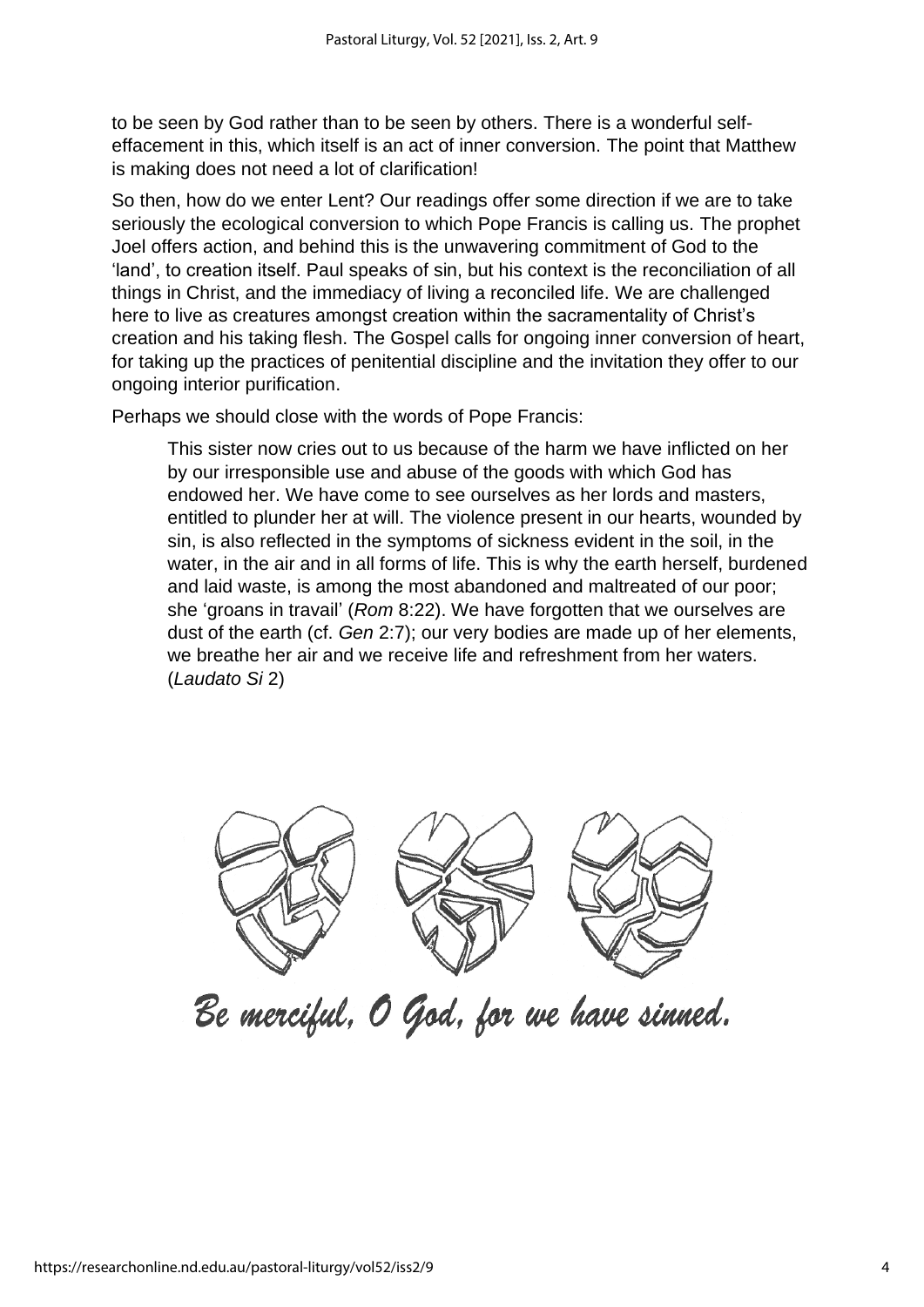## **Prayer of the Faithful**

### **Introduction**

In this special celebration of joyful penitence, we turn to our God with the needs of the Church, the world and our community.

### **Petitions**

We pray for the leaders of our Church, both ordained and lay. May they lead us in joyful fasting and abundant trust in God's mercy so that we may all offer a visible sign of God's presence in the world.

*(Pause)* Lord hear us OR We pray to the Lord.

We pray for the members of the Plenary Council. May they be strengthened in their efforts in this period between the two Assemblies as they prepare material for the future of our Church.

*(Pause)* Lord hear us OR We pray to the Lord.

We pray for leaders throughout the world that they may continue to work together to deal with the current pandemic and find solutions for peaceful interactions. *(Pause)* Lord hear us OR We pray to the Lord.

We pray for all those suffering from an inability to forgive that is driving them to bitterness. May our witness to the forgiveness of God be a catalyst for them to change and find a better balance in their lives. *(Pause)* Lord hear us OR We pray to the Lord.

We pray for ourselves that God will create in us a new heart so that we will follow Jesus' way of peace and love with renewed vigour. *(Pause)* Lord hear us OR We pray to the Lord.

We pray that our community will increase in its spirit of self-denial and therefore extend our efforts in helping others in their need. *(Pause)* Lord hear us OR We pray to the Lord.

We pray for our world community that we may learn to respect the earth and listen to Pope Francis' cry to change our ways of using the gifts of creation. *(Pause)* Lord hear us OR We pray to the Lord.

### **Conclusion**

We stand before our merciful God with these needs in the sure knowledge that they will be answered through God's profound mercy. We make our prayer in the name of Jesus Christ through the power of the Holy Spirit.

#### **Amen.**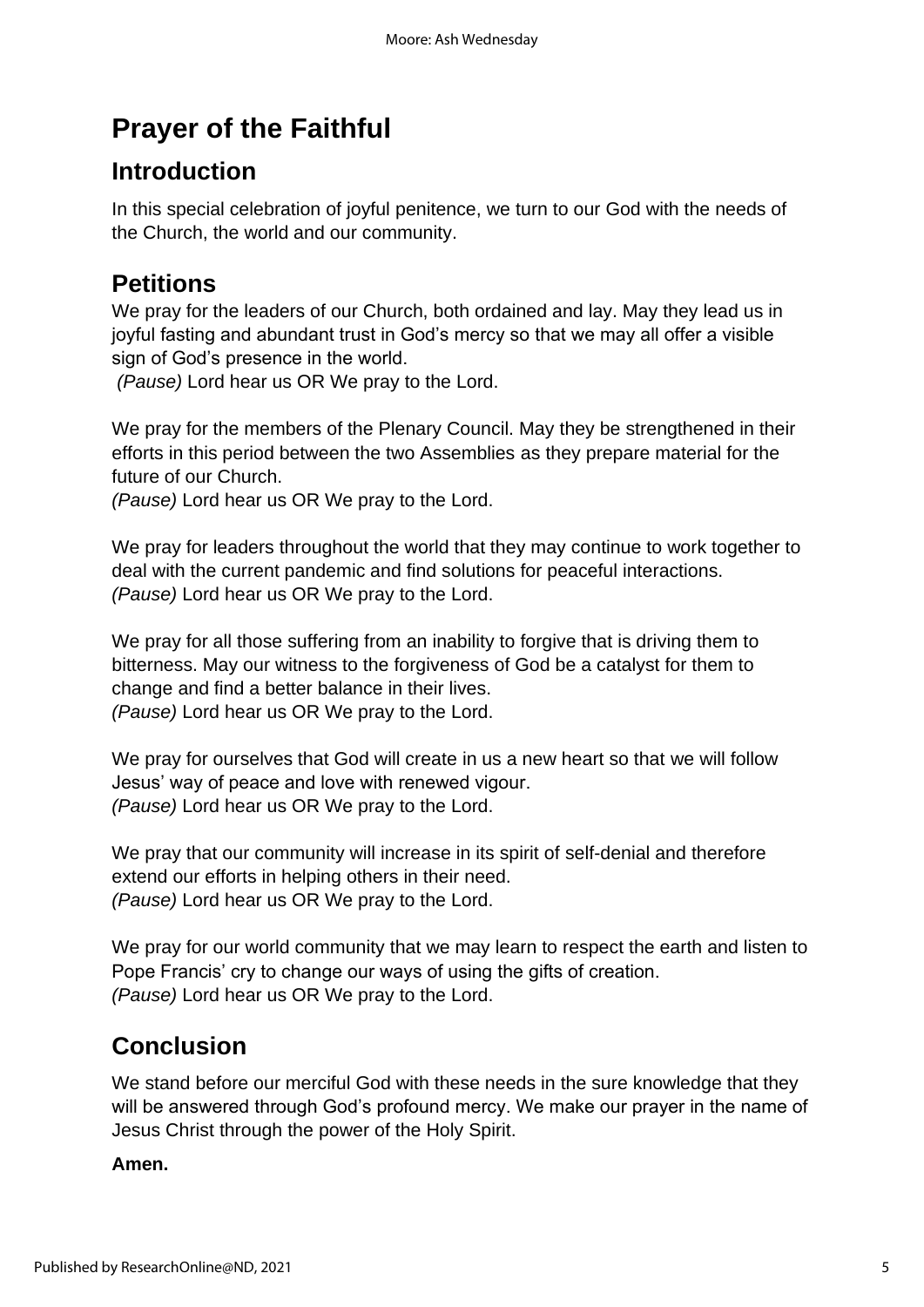### **Music selections by Alessio Loiacono and Chris deSilva**

### **GA**

A new heart for a new world. T Watts/M O'Brien. 438 Ashes. T Conry. 209 Grant to us, O Lord. L Deiss. 303 Hosea. G Norbet. 213 Return to God. M Haugen. 304 Though the mountains may fall. D Schutte. 453 Tree of life. M Haugen. 307 Yes, I shall arise. L. Deiss. 214

#### **AOV1**

A new heart for a new world. T Watts/M O'Brien. 158 Be reconciled as one. C Willcock SJ. 162 Hosea. G Norbet. 30 God of my salvation. G Norbet. 68 Though the mountains may fall. D Schutte. 182

#### **AOV2**

Ashes. T Conry. 16 Heal me, O God. G Norbet. 52

#### **AOV4Kids**

We want to live like you, Jesus. S Wolf. 32

#### **CWB**

Create in me. Marty Haugen. 664 Forgive our sins as we forgive. Rosamund E. Herklots. 680 God of mercy and compassion. Michael Hodgetts. 692 Grant to us, O Lord, a heart renewed. Lucien Deiss. 698 Hosea. Gregory Norbet OSB. 715 Lord Jesus, as we turn from sin. Ralph Wright OSB. 735 May this Lenten discipline. James Phillip McAuley. 746 O Father, I know I can count on your mercy. Kathleen Boschetti MSC. 762 O God, creator of us all. Stanbrook Abbey. 764 Our Father, we have wandered. Kevin Nichols. 784 The glory of these forty days. Gregory the Great, tr. Maurice F. Bell. 825

#### **CWBII**

*Sunday by Sunday hymn suggestions*

Again we keep this solemn fast. Ascr. Gregory the Great, tr. Peter J. Scagnelli. 285 Bring us back to you, O Lord our God. Jean-Paul Lécot and Sr Lucia Fay. 287 Forty days and forty nights. George Hunt Smyttan, alt. Francis Pott. 288 From ashes to the living font. Alan J. Hommerding. 289 (*vv. 1, 2, 4*) Grant to us, O Lord. Lucien Deiss CSSp. 291 Hear us, almighty Lord/*Attende Domine*. Tr. Ralph Wright, OSB. 292 Return to God. Marty Haugen. 298 The glory of these forty days. Gregory the Great, tr. Maurice F. Bell. 301 *Additional selections by Chris deSilva*